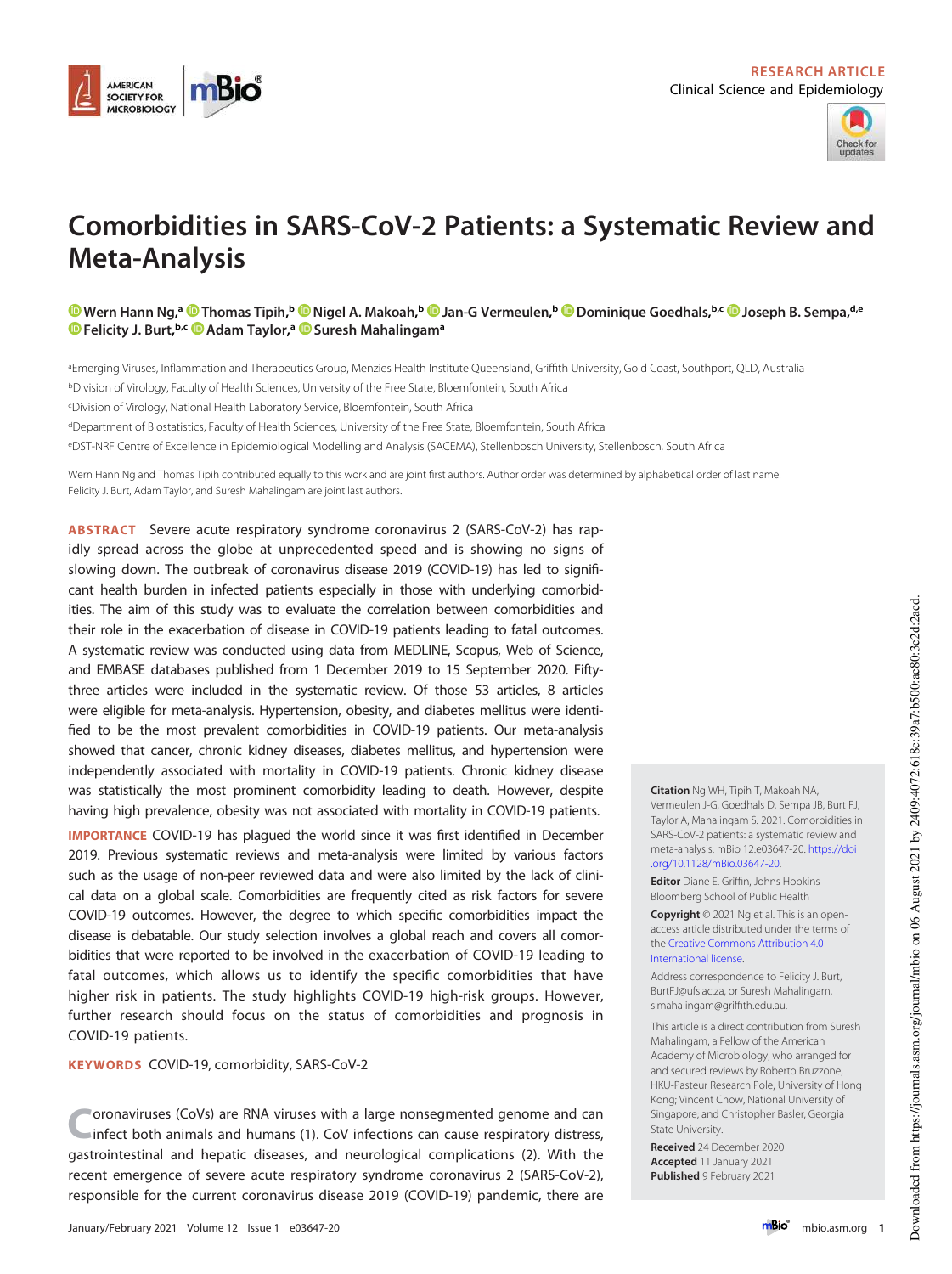now seven coronaviruses known to infect humans (3 –5). First identi fied in Wuhan, China, SARS-CoV-2 has since spread rapidly around the globe with over 210 countries and territories reporting infections. The global new COVID-19 cases and deaths are soaring. Increasing numbers of cases and deaths are being reported weekly since early October 2020. The numbers peaked in the second week of November 2020 with almost 4 million new cases and 60,000 new deaths recorded. As of 13 December 2020, SARS-CoV-2 is known to have infected over 70.4 million individuals with more than 1.5 million associated deaths reported (6). Fortunately, through a global effort, COVID-19 vaccines are now entering the market to slow the spread of COVID-19, with the vaccines developed by Pfizer-BioNTech and Moderna both reporting greater than 94% ef ficacy in clinical trials (7). The Pfizer-BioNTech COVID-19 vaccine has been approved for use in the United States, Canada, and United Kingdom, and priority is being given to people over 80 years of age and health care workers (8). On 18 December 2020, the U.S. Food and Drug Administration issued an emergency use authorization for Moderna 's vaccine (7, 9, 10). However, caution is still warranted, as it is still unknown whether these vaccines will provide long-term protection.

There are multiple risk factors that are associated with COVID-19. For example, the male population has a higher rate of SARS-CoV-2 infection compared to females (11, 12). Studies have shown that a higher incidence of severe and fatal COVID-19 is observed with increasing age (13), and it is speculated that this phenomenon is partly attributed to preexisting comorbid conditions (14). To date, there are several systematic reviews being published regarding the effect of comorbidities on prognosis of COVID-19 patients. However, much of the previous data analysis is limited by factors such as incomplete prevalence reporting due to the use of non-peer reviewed data and only using data from China (15, 16). This limits the conclusions that can be drawn from these early studies, particularly given the global reach of the SARS-CoV-2 pandemic.

As the pandemic has progressed, an increasing amount of clinical data has been made available from around the world. The aim of this study is to present an updated systematic review on the influence of comorbidities on the exacerbation of COVID-19. Here we analyze the most recent data available in the literature to gain better insights into the development of COVID-19 and severe forms of the disease resulting in death to aid the development of strategies to better manage SARS-CoV-2-infected patients.

### RESULTS

Study selection. A total of 4,266 articles were identified using the search strategy employed in MEDLINE, Scopus, Web of Science, and EMBASE databases. A total number of 3,143 duplicates and irrelevant articles were removed, bringing the number of articles screened for title and abstract to 1,123. Subsequently, 778 articles were excluded after title and abstract screening, resulting in 345 studies which were subjected to fulltext screening. Fifty-three studies matched our predetermined inclusion and exclusion criteria. These studies included a total number of 375,859 participants from 14 countries, namely, Brazil, China, India, Iran, Italy, Mexico, Oman, Saudi Arabia, South Korea, Spain, Turkey, Uganda, United Kingdom, and United States (see Table S1 in the supplemental material).

Among the selected articles, two articles speci fically studied adult patients (17, 18), while three articles focused on pediatric patients (19 –21). The remaining 49 articles did not impose any age limitations in their respective studies. However, despite SARS-CoV-2 testing in all patients, these studies did not identify positive samples in patients with a mean age of  $\leq$ 18 years, which aligns with previous observations suggesting age plays a role in the severity of SARS-CoV-2 infection (13, 14, 22, 23). The three most prevalent comorbidities were hypertension, obesity, and diabetes amounting to 80,093 (21.3%), 68,935 (18.3%), and 67,954 (18.1%) patients, respectively. The comorbidities were reported as de fined, respectively, from extracted studies.

Clinical outcomes reported in study participants included mortality, severe disease, hospitalization, length of hospitalization, the need for intubation, and development of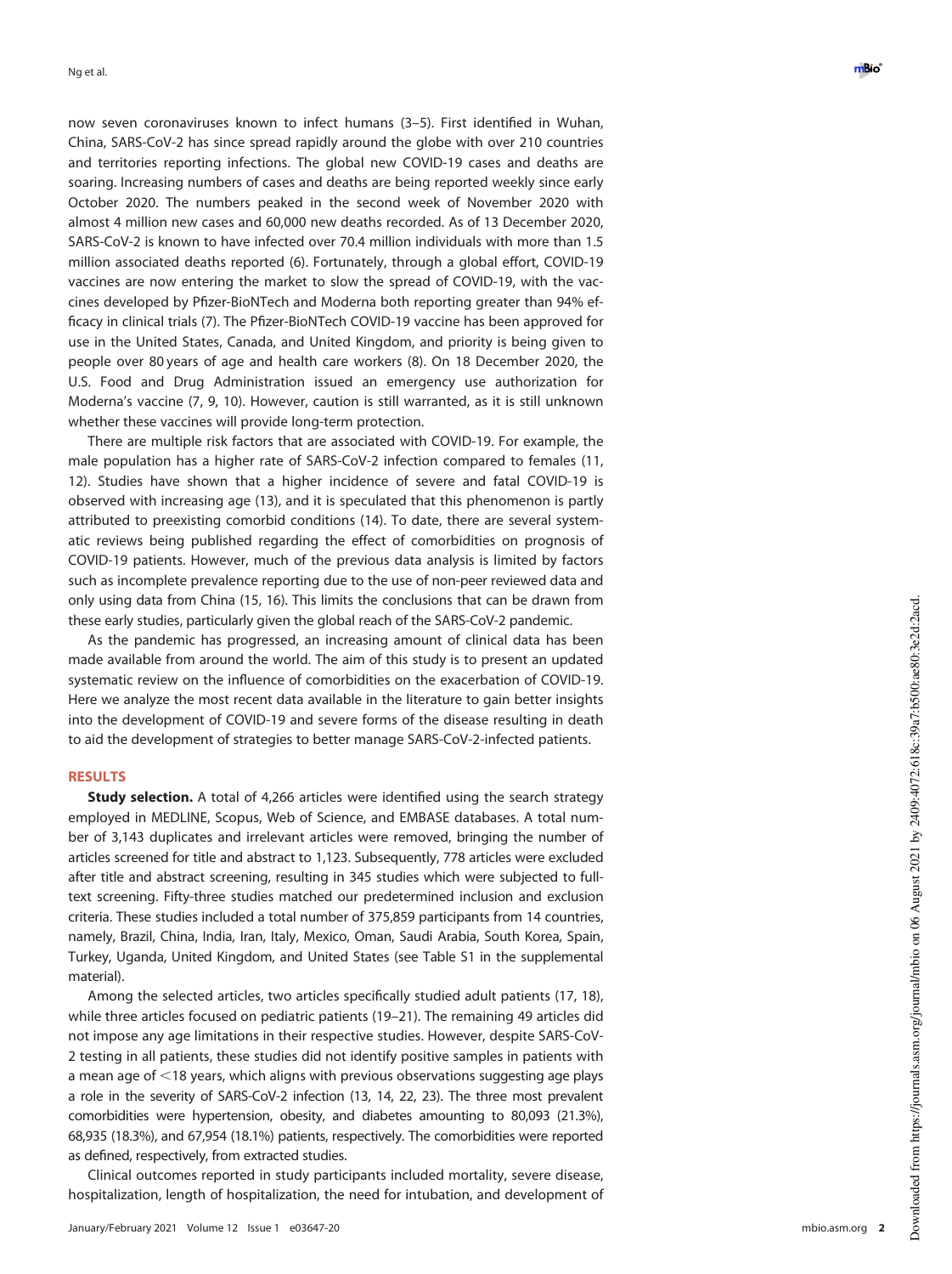| <b>Authors</b>                                                                    | Country    | N    | n   | Weight $(\%)$ |                                                     | Log. HR [95% CI]  |
|-----------------------------------------------------------------------------------|------------|------|-----|---------------|-----------------------------------------------------|-------------------|
| Wu et al                                                                          | China      | 201  | 22  | 9.5           |                                                     | $0.5$ [-0.2, 1.1] |
| Ciceri et al                                                                      | Italy      | 410  | 59  | 30.6          | $-$                                                 | $0.4$ [0.0, 0.8]  |
| Portoles et al                                                                    | Spain      | 1603 | 244 | 45.3          | $\frac{1}{2}$                                       | $0.6$ [0.3, 0.9]  |
| Chachkhiani et al                                                                 | <b>USA</b> | 250  | 51  | 14.6          |                                                     | $0.1$ [-0.5, 0.6] |
| Random-Effects Model<br>Heterogeneity: $I^2 = 0.0\%$ , $\tau^2 = 0.00$ , p = 0.46 |            |      |     |               |                                                     | $0.5$ [0.2, 0.7]  |
|                                                                                   |            |      |     |               | $\overline{2}$<br>$-2$<br>$\mathbf{0}$<br>$-1$<br>1 |                   |

FIG 1 Log hazards ratios of COVID-19-related mortality in patients with diabetes. Log.HR was calculated from four independent studies (Wu et al. [53], Ciceri et al. [26], Portoles et al. [28], and Chachkhiani et al. [32]). N is the study size, n is the number of participants with comorbidity, and Log.HR is the natural logarithm of hazard ratio.

acute respiratory distress syndrome. In one study, the final clinical outcome of patients was not reported (24).

The majority of studies included in the analysis did not report the status of the comorbidities in patients. Two articles investigated the role of cancer in COVID-19 patients. One study included 12 participants of which 7 had received anticancer treatments a month prior to the study (25), while in another Italian cohort, active cancer independently predicted mortality in COVID-19 patients (26). Chronic kidney disease stage was reported in two studies (27, 28), and later disease stages were not associated with a worse prognosis in study participants from Iran (27), while the effect of higher chronic kidney disease states on prognosis was not evaluated in a Spanish study (28). In a cohort of COVID-19 patients with chronic kidney and end-stage renal diseases, only the former was reported as an independent predictor of the requirement of intensive care unit (ICU) level care (29).

One study categorized obese participants into two groups, having a body mass index (BMI) of 30 to 40 kg/m<sup>2</sup> or BMI of  $\geq$ 40 kg/m<sup>2</sup>. Having a BMI above 40 kg/m<sup>2</sup> and being younger than 50 years was independently associated with mortality (30). A study by Docherty et al. (31) grouped diabetic patients into those with and without complications. However, the individual effect of each of the groups on patient outcome was not reported. None of the studies included in the analysis evaluated the role of antidiabetic therapy on SARS-CoV-2 outcome in patients.

Mortality. Thirty studies reported mortality as a clinical outcome in COVID-19 patients (17, 18, 26–28, 30–54). Independent risk factors for mortality were reported in 22 studies, and these risk factors included hypertension, obesity, diabetes, renal disease, chronic obstructive pulmonary disease (COPD), neurological disease, and cardiovascular disease (18, 26, 30–37, 40, 42–52). Eight studies were selected for meta-analysis of cancer (36, 39), chronic kidney diseases (26, 28, 39), diabetes (26, 28, 32, 53), hypertension (26, 32, 53), and obesity (28, 37) as comorbidities. Meta-analysis results for comorbidities in which three or more studies were included in the analysis are shown in Fig. 1 and 2. By virtue of having larger sample sizes, we believe meta-analysis results for diabetes and hypertension are more reliable.

The overall natural logarithm of odds ratio (log.OR) of mortality in cancer patients was 0.49 (95% confidence interval [95% CI], 0.01 to 0.97), which translates to an OR of 1.63 (95% CI, 1.01 to 2.00). The results indicate a significant 63% increased odds of COVID-19-related mortality in patients with cancer.

The overall natural logarithm of hazard ratio (log.HR) of mortality in patients with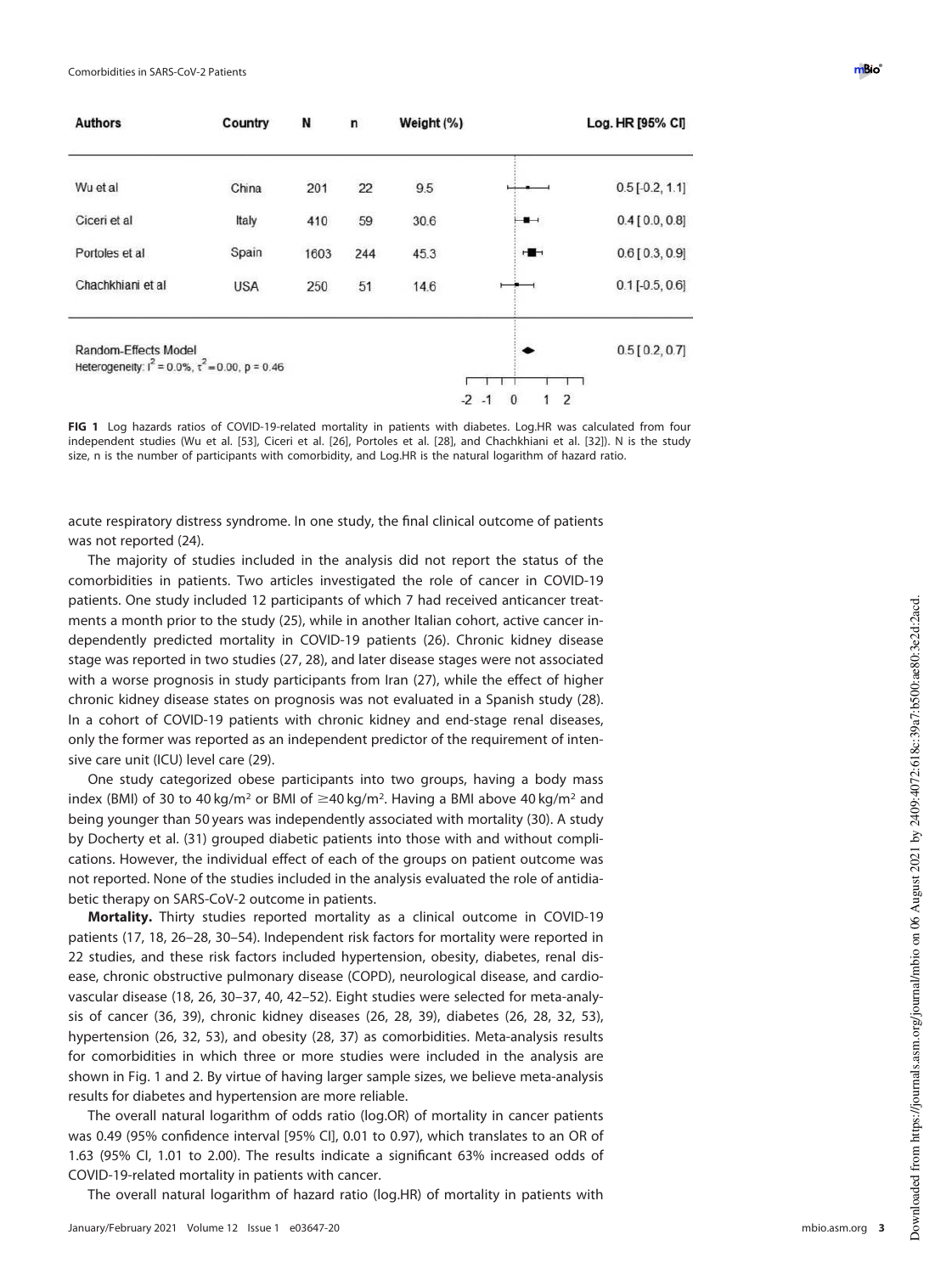| <b>Authors</b>                                                                    | Country    | N   | n   | Weight (%) |                                            | Log. HR [95% CI]  |
|-----------------------------------------------------------------------------------|------------|-----|-----|------------|--------------------------------------------|-------------------|
| Wu et al                                                                          | China      | 201 | 39  | 28.1       |                                            | $0.5$ [-0.1, 1.1] |
| Ciceri et al                                                                      | Italy      | 410 | 203 | 53.9       | $\overline{\phantom{a}}$                   | $1.0$ [ 0.5, 1.4] |
| Chachkhiani et al                                                                 | <b>USA</b> | 250 | 195 | 18         |                                            | $0.5$ [-0.2, 1.3] |
| Random-Effects Model<br>Heterogeneity: $I^2 = 0.0\%$ , $\tau^2 = 0.00$ , p = 0.44 |            |     |     |            | $-2$<br>$\overline{2}$<br>$\Omega$<br>$-1$ | $0.8$ [0.4, 1.1]  |

FIG 2 Log hazards ratios of COVID-19-related mortality in patients with hypertension. Log.HR was calculated from three independent studies (Wu et al. [53], Ciceri et al. [26], and Chachkhiani et al. [32]). N is the study size, n is the number of participants with comorbidity, and Log.HR is the natural logarithm of hazard ratio.

chronic kidney diseases was 1.28 (95% CI, 0.89 to 1.67), which translates to an HR of 3.61 (95% CI, 2.45 to 5.32). The results indicate a significant 3.6 times increased hazard of COVID-19-related mortality in patients with chronic kidney diseases.

The overall log.HR of mortality in patients with diabetes was 0.46 (95% CI, 0.24 to 0.67), which translates to an HR of 1.94 (95% CI, 1.54 to 2.46) (Fig. 1). The results indicate a significant 94% increased hazard of COVID-19-related mortality in patients with diabetes.

The overall log.HR of mortality among patients with hypertension and nonhypertensive patients was log.HR 0.8 (95% CI, 0.40 to 1.10) (Fig. 2), which translates to a HR of 2.10 (95% CI, 1.50 to 2.90). The results imply that the hazard of COVID-19 mortality was increased 2.1 times in patients with hypertension, indicating a significant effect on mortality in COVID-19 patients.

The overall log.HR of COVID-19 mortality among obese patients was 0.45 (95% CI,  $-0.03$  to 0.94) which translates to an HR of 1.58 (95% CI, 0.96 to 2.57). The results indicate a nonsignificant 58% increased hazard of COVID-19 mortality in patients with obesity. Overall, there was low heterogeneity in all meta-analyses, which implied that performing a random-effects meta-analysis was unnecessary.

Severe disease. Ten studies reported severe disease as an outcome in COVID-19 patients (19, 54–62). The definition of severe disease, however, varied among studies. Independent predictors of severe infection were described in three studies, and these predictors included neurological disease, neoplastic disease, arterial hypertension (59), obesity (55), and diabetes mellitus (57). One study reporting severe disease as an outcome specifically targeted pediatric patients with a median age of 16 years and a total of 407 patients. Critical illness was linked with increasing age, longer duration of symptoms, and lower oxygen saturation on presentation. Twenty-four of the children tested positive for SARS-CoV-2, and 19 of them required hospitalization. Of those 19 patients, 7 were critically ill, with 4 requiring intubations. Comorbidities were present in two out of the four intubated patients, and one of them died from a sudden cardiac arrest (19).

Severe outcome. A composite severe outcome in COVID-19 patients was reported in three studies (25, 63, 64). Of the three studies, only cancer with an OR of 6.51 (95% CI, 1.72 to 24.64;  $P = 0.006$ ) was reported as an independent risk factor for a severe outcome in a study with participants from China (25). In a Spanish cohort of 456 SARS-CoV-2-positive rheumatic and nonrheumatic patients, connective tissue disorder with an OR of 1.64 (95% Cl, 1.02 to 2.66;  $P = 0.042$ ), obesity with an OR of 1.78 (95% Cl, 1.13 to 2.81;  $P = 0.013$ ), diabetes with an OR of 1.81 (95% CI, 1.11 to 2.95;  $P = 0.018$ ), hypertension with an OR of 2.60 (95% CI, 1.72 to 3.94;  $P < 0.001$ ), heart failure with an OR of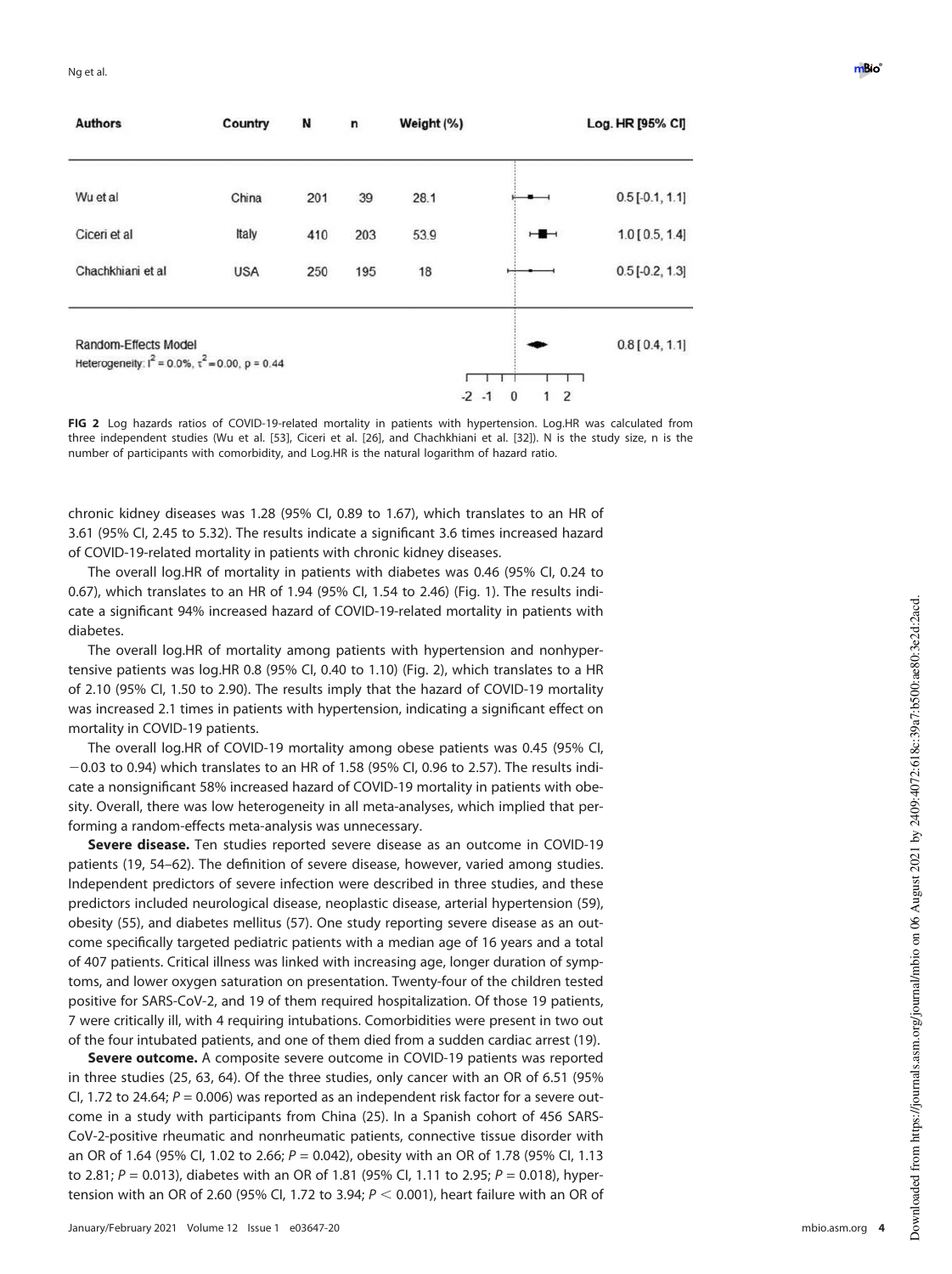3.49 (95% Cl, 2.21 to 5.51;  $P < 0.001$ ), and lung disease with an OR of 2.15 (95% Cl, 1.34 to 3.45;  $P = 0.001$ ) could be reported as risk factors for a severe outcome only in bivariate analysis.

Hospitalization. Hospitalization as an outcome was reported in nine studies (21, 48, 51, 65 –70). The criteria for hospitalization are expected to vary in different countries and studies. Factors independently predicting hospitalization were identi fied in five studies (48, 51, 66 –68), and commonly identi fied comorbidities included diabetes, chronic kidney diseases, obesity, smoking, and COPD. In a study by van Gerwen et al. (51), diabetes was associated with an increased risk of mechanical ventilation with an OR of 1.35 (95% CI, 1.08 to 1.69) in hospitalized patients, and an observational longitudinal study of COVID-19 patients with autoimmune inflammatory rheumatic diseases identi fied the presence of a systemic autoimmune condition (OR, 3.55; 95% CI, 1.30 to 9.67; P = 0.01) as a risk factor for hospitalization (66). Although the immunosuppressant medication for autoimmune patients may predispose patients to severe disease, rheumatic patients enrolled in the study were mostly elderly and presented with comorbidities (66). Despite a 14% prevalence of asthma in one study, the comorbidity was not associated with an increased risk of hospitalization with a relative risk of 0.96 (95% CI, 0.77 to 1.19; P = 0.71) (65). In a cohort of COVID-19 patients from metropolitan Detroit (MI, USA), severe obesity with an OR of 2.0 (95% CI, 1.4 to 3.6;  $P = 0.02$ ) and chronic kidney disease with an OR of 2.0 (95% CI, 1.3 to 3.3;  $P = 0.006$ ) were independently associated with intensive care stay in hospitalized patients (29). Additionally, severe obesity with an OR of 3.2 (95% CI, 1.7 to 6.0;  $P < 0.001$ ), chronic kidney disease with an OR of 2.4 (95% Cl, 1.4 to 4.2;  $P = 0.001$ ), and cancer with an OR of 2.5 (95% Cl, 1.2 to 5.0;  $P =$ 0.01) were independently associated with the need for mechanical ventilation (29).

In a cohort of COVID-19 patients with neurological complaints, altered mental status was identified as an independent predictor of prolonged hospital stay with an OR of 1.6 (95% CI, 1.1 to 2.5;  $P = 0.01$ ) and the requirement for intubation with an OR of 4.9 (95% Cl, 2.6 to 9.4;  $P < 0.0001$ ) (32).

## **DISCUSSION**

The association between comorbidities and their role in the exacerbation of COVID-19 in patients leading to death is evaluated in this study, using published results from large cohort data from across the globe. Our study identi fied hypertension as the most common comorbidity in COVID-19 patients followed by obesity and diabetes. This partially resonates with earlier publications on the clinical characteristic and frequency of comorbidities in SARS-CoV-2-infected patients where circulatory disease (including hypertension and coronary artery diseases) was reported to be the highest (71 –73). In the meta-analysis, we demonstrated that chronic kidney disease, hypertension, and diabetes mellitus were associated with COVID-19 mortality. The latter two are among the most prevalent comorbidities in COVID-19 patients and were associated with a higher risk of fatality and often coexist as multiple comorbidities along with obesity (51). In patients with chronic kidney disease, the risk of in-hospital mortality in COVID-19 patients appears higher in cases with end-stage renal disease compared to chronic renal disease (50). However, in one study, only chronic kidney disease was associated with the requirement of ICU level care in COVID-19 patients (29). Recently, a study reported a staggering 49% of cumulative incidence of thrombotic complications in COVID-19 patients (74). COVID-19 is associated with increased clot strength, platelet fibrinogen contribution to clot strength, elevated p-dimer levels, and hyperfibrinogenemia (75). Hence, the association of severe outcomes in patients with hypertension and diabetes may be partially explained by the increased incidence of thrombotic complications as it is already established that patients with hypertension and diabetes have elevated risk of thrombotic events (76, 77).

Further investigation to explain the higher prevalence of reported comorbidities in COVID-19 patients may focus on the SARS-CoV-2 cell entry mechanism. Similarly to SARS-CoV-1, SARS-CoV-2 contains a receptor-binding domain (RBD) that recognizes

mbio.asm.org 5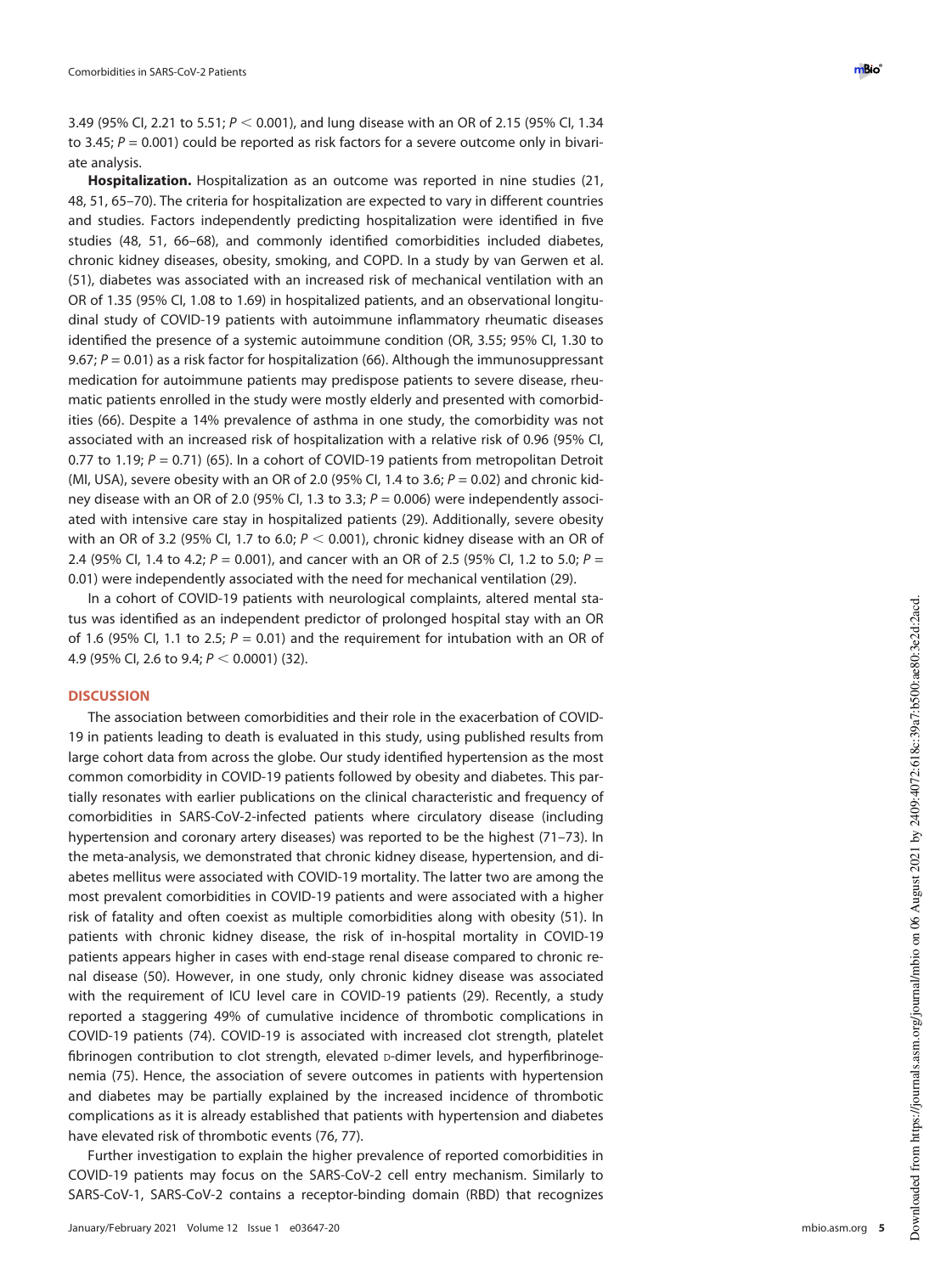angiotensin-converting enzyme 2 (ACE2) as its receptor with a higher binding affinity compared to SARS-CoV-1 (78). ACE2 receptor is commonly identi fied in the epithelial cells of the lungs, intestine, kidney, and blood vessel (79). Diabetic patients are frequently prescribed with thiazolidinedione, a type of oral hypoglycemic used to lower blood glucose level. Thiazolidinedione is reported to increase the expression of ACE2 (80). ACE inhibitors (ACE-I) and angiotensin II type 1 receptor blockers (ARBs) are also frequently used as a treatment strategy to treat diabetes and hypertension (81). Consequently, increased expression of ACE2 may promote the internalization of SARS-CoV-2, which in turn may increase the chances of developing COVID-19 or a severe form of the disease. However, despite clear evidence that ACE2 is the main receptor for COVID-19 (82), several studies have encouraged the continued use of ACE-I and ARB medications in patients with diabetes or circulatory diseases as use of these medications is not associated with severe COVID-19 and may even be beneficial in reducing disease severity in these patients (57, 60, 83, 84).

Chronic medical conditions, similar to infectious diseases, often present with in flammation and weakened innate immune responses in affected individuals. This may predispose those individuals to infections and disease complications (15). The high prevalence of fatal cases among COVID-19 patients with hypertension and diabetes as comorbidity could be due to the induction of cytokine storm. Cytokine storms resulting in hyperinflammation are the hallmarks of severe SARS-CoV-2 infection (85). Besides participating in host defenses against infectious agents, in flammation contributes to the pathogenesis of many chronic disorders such as diabetes mellitus, cardiovascular disease, and cancer (86). Inflammation is therefore regarded as a link between pathogens and chronic disorders. Metabolic in flammation as a consequence of hypertension and diabetes is also known to compromise the immune system, thereby weakening the host's ability to fend off infections. Hypertension and diabetic patients are commonly reported to have weakened immunological function arising from reduced macrophage and lymphocyte activity which could predispose individuals to infections, especially those infections for which cell-mediated immunity constitute an important host defense (87). Similarly, the use of immunosuppressive drugs for the treatment of autoimmune diseases and cancer in patients also suffer from weakened immunological functions. This may explain the increased risk of hospitalization observed in these patients particularly in those that are critically ill (66, 88). Thus, patients with an underlying comorbidity, particularly cancer, hypertension, and diabetes, face a higher risk of mortality as evidenced by our findings.

Obesity was not identi fied as an independent predictor of mortality in our metaanalysis. However, these results should be interpreted with caution, since only two studies were included in the analysis. Obesity is unanimously accepted to be a common morbidity among critically ill patients, including its association with increased mortality (89 –92). Unlike diabetes and hypertension, obesity does not directly in fluence the expression of ACE2. Rather, obese patients have a larger amount of ACE2 expressing adipose tissue in the body which indirectly results in an increased amount of ACE2-expressing cells (93). Other factors put forward to explain COVID-19 severity in obese individuals include abnormal cytokine and complement production leading to the reduction in the activity processes that inhibits acute in flammation (94, 95). Increased risk of blood clotting due to obesity has also been proposed to play a role (95, 96). Prolonged viral shedding is also associated with obesity in SARS-CoV-2 infected patients, which may also contribute to COVID-19 aggravation leading to mortality (97). Moreover, managing obese patients requiring intensive care presents with practical difficulties (which affect prognosis) such as the need for bariatric beds, challenging intubations, weight limitations on imaging machines impacting imaging diagnosis and the fact that obese patients are more inclined to take prone positions promoting ventilatory dysfunction (98).

There are several limitations to our findings. Our search obtained non-English articles which were excluded. In addition, many studies failed to report bivariate

mbio.asm.org 6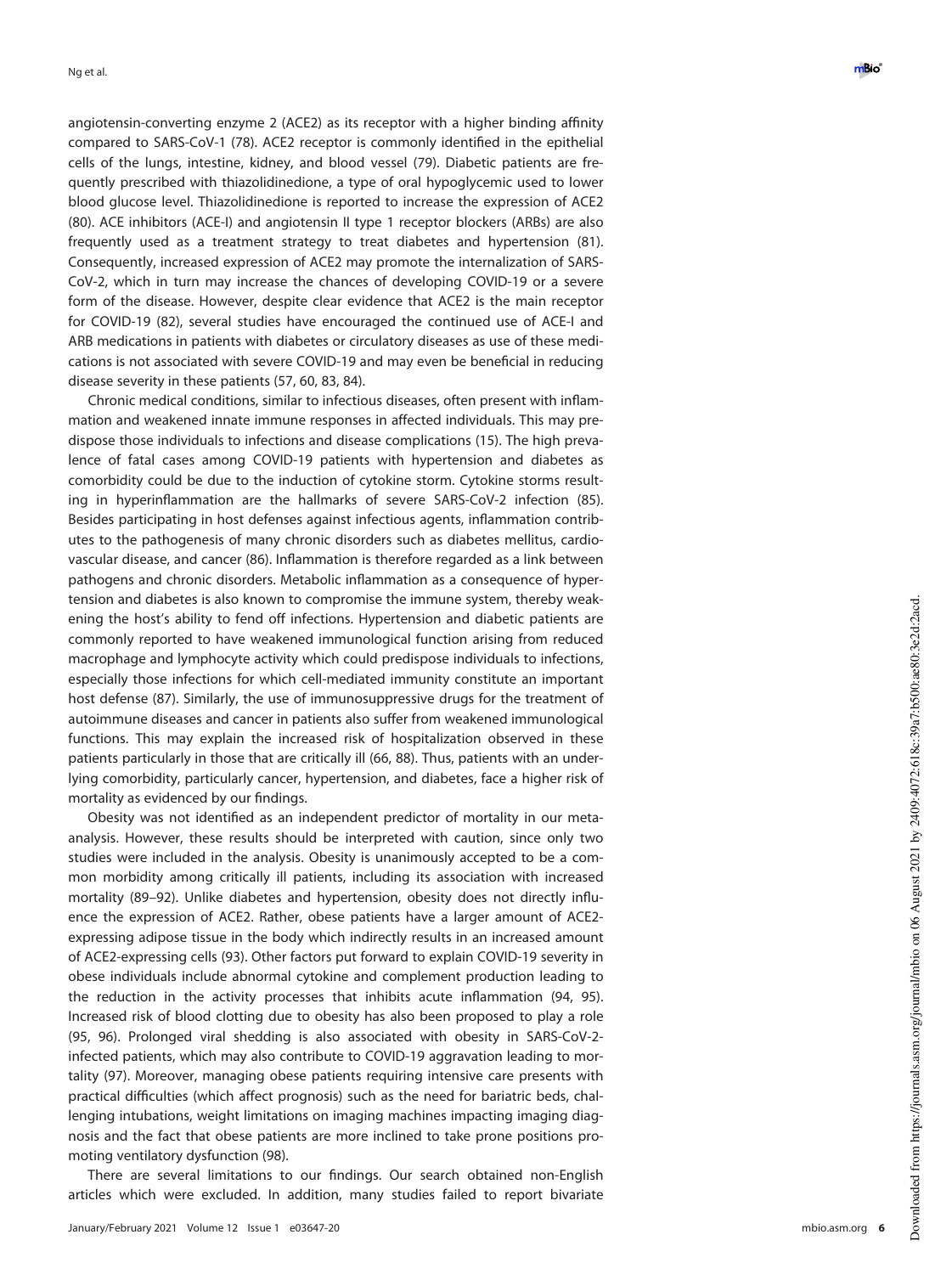

FIG 3 Flow diagram outlining study selection, eligibility, and inclusion in meta-analysis.

analysis for the investigated comorbidities leading to only eight included studies in the meta-analysis. It should also be noted that patients with chronic kidney diseases, hypertension, diabetes, and cancer are already at increased risk of mortality in the absence of COVID-19 (99–102). These limitations may contribute to the overestimation or underestimation of comorbidity and its role in the exacerbation of SARS-CoV-2 leading to fatal outcomes. We attempted to but may not have fully controlled for heterogeneity which may introduce bias into our findings, as patients included in our study are of various ages, ethnicities, and living conditions among other factors. Furthermore, some studies failed to report the type of intervention applied, such as the type of medication prescribed to affected patients, which could lead to a various number of reported casualties. In this study, data also suggested that several patients had more than one comorbidity but did not confirm whether the risk increased with the number of comorbidities. SARS-CoV-2 is claiming more lives daily, and the number of cases is still increasing. From our data, patients with comorbidities should be given prompt care to avoid complications.

Our study identifies hypertension to have the highest prevalence as a comorbidity in COVID-19 patients. Patients with chronic kidney diseases appear to face a higher risk of fatality while hypertension, diabetes, and cancer are found to significantly exacerbate the severity of COVID-19 in patients resulting in death. Evidence presented in this study will help to determine high-risk COVID-19 patients so that appropriate measures can be taken to mitigate the number of fatalities in the COVID-19 pandemic.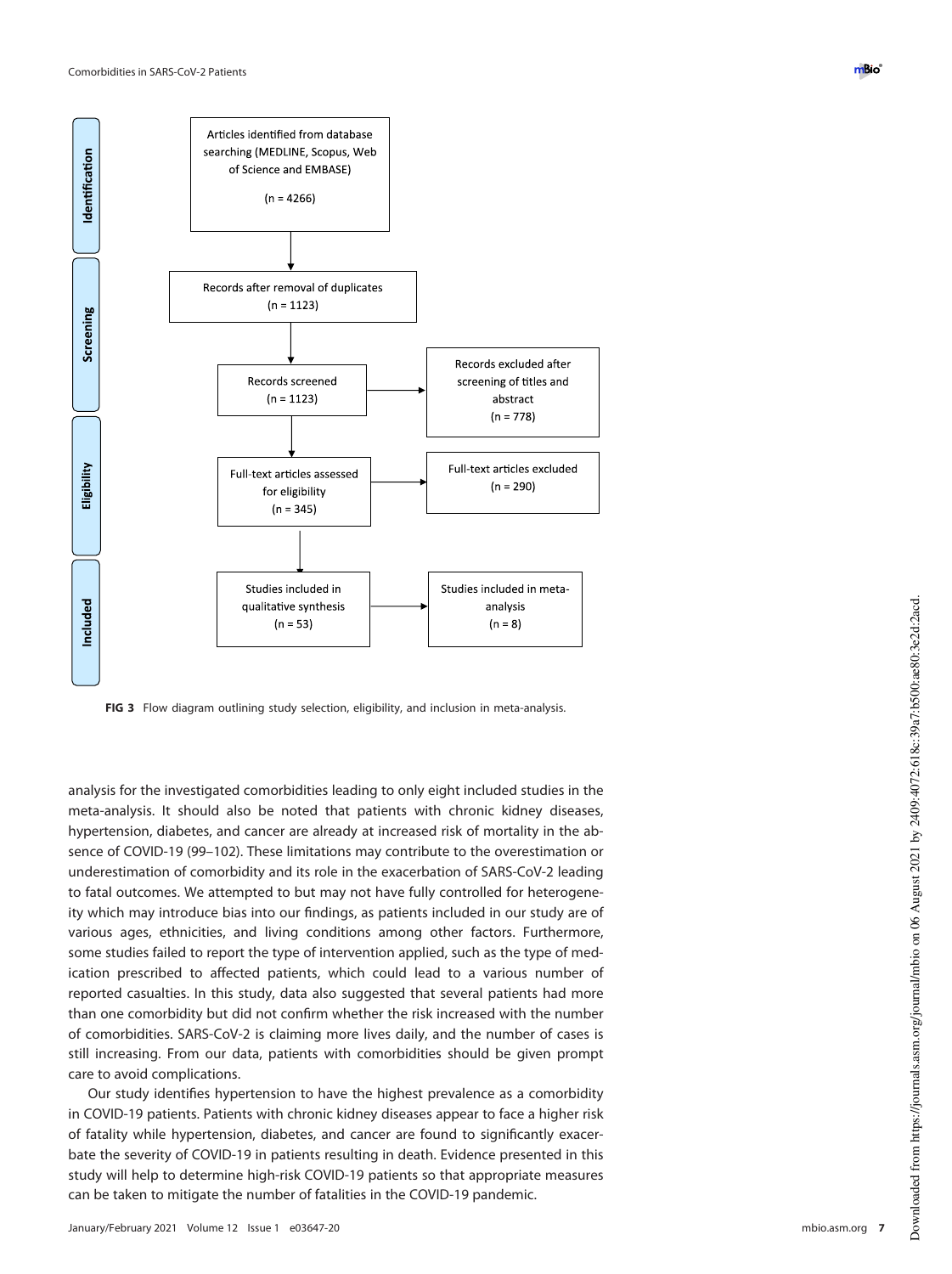#### MATERIALS AND METHODS

Preferred Reporting Items for Systematic Review and Meta-analysis (PRISMA) guidelines were used in this review (103). This study aims to report the influence of comorbidities and its role in exacerbation of COVID-19 leading to fatality in infected patients.

Ethical approval. Ethical clearance for the study was obtained from the Health Sciences Research Ethics Committee (HSREC) (ethics number UFS-HSD2020/1150/2807/-0001) at the University of the Free State.

Search strategy. The MEDLINE, Scopus, Web of Science, and EMBASE databases were searched for articles published from 1 December 2019 to 15 September 2020. The search strategy employed was as follows: (SARS-CoV-2 or COVID-19 or 2019-nCoV) AND (underlying or comorbid\* or comorbid\*) AND (prognos\* or outcome\*). The search was restricted to include only articles printed in English.

**Study selection.** Study selection was conducted by authors, W.H.N. and T.T. independently. Identified articles were pooled together, and duplicates and irrelevant articles were removed (Fig. 3). The titles and abstracts of the studies were then screened against the inclusion and exclusion criteria below.

Inclusion criteria

1. Only studies reporting comorbidities and patient's outcome were included.

2. Only peer-reviewed journals were included.

Exclusion criteria

1. Literature and/or systematic reviews, letters, comments, case reports, and family-based studies were excluded.

2. Articles not reporting SARS-CoV-2 infections were excluded.

3. Studies not reporting the nature of comorbidity, hospital names, or regions from which study participants were drawn and the period for which the study was conducted were excluded.

**Data extraction.** A data extraction form was developed in MS-Excel, and data were extracted independently by T.T. The data extracted was subjected to screening by W.H.N. and unanimity was reached on disputes after discussion. A third author was not involved, as there were no major disputes in study selection. Data extracted in this study, when available, included the title, published year, number of participants, country, patient's age and gender, identified comorbidities, and the percentage of infected patients, type of intervention, study type, and patient outcome. In cases of studies with overlapping participants, the study with the longest sampling period was selected.

Statistical analysis. Meta-analysis was conducted using pooled studies which reported bivariate analysis. The study aims to identify the association of comorbidity and its exacerbation of the outcome in SARS-CoV-2-infected patients resulting in death. Therefore, univariate analysis is not applicable, as it does not deal with the association. The models used for multivariate analysis, on the other hand, vary greatly in terms of the parameters used to justify its inclusion. Statistical analysis was performed using R, version 4.0.2 (R Foundation for Statistical Computing, Vienna, Austria). We performed a random-effects meta-analysis to account for between- and within-study differences across studies in the meta-analysis. For each random-effects meta-analysis, relative weight, based on the within- and between-study variances was applied. Heterogeneity was assessed based on two approaches, a scale with cutoffs at 25%, 50%, and 75% for low, intermediate, and high inconsistency, respectively, among the study findings, and level of statistical significance, where  $P < 0.05$  shows that the true effects vary (104). A nonsignificant  $P$  value for heterogeneity implies weakness in the effect sizes but could also be related to the sample sizes across the studies analyzed. Results from the meta-analysis were summarized into either natural logarithm of odds ratio (log.OR) and 95% confidence intervals (95% CI) or natural logarithm of hazard ratio (log.HR) and 95% CI depending on the outcome considered.

## SUPPLEMENTAL MATERIAL

Supplemental material is available online only. TABLE S1, DOCX file, 0.1 MB.

#### **REFERENCES**

- 1. Yang D, Leibowitz JL. 2015. The structure and functions of coronavirus genomic 3' and 5' ends. Virus Res 206:120-133. https://doi.org/10.1016/j .virusres.2015.02.025.
- 2. Weiss SR, Leibowitz JL. 2011. Coronavirus pathogenesis. Adv Virus Res 81:85–164. https://doi.org/10.1016/B978-0-12-385885-6.00009-2.
- 3. Drosten C, Günther S, Preiser W, van der Werf S, Brodt H-R, Becker S, Rabenau H, Panning M, Kolesnikova L, Fouchier RAM, Berger A, Burguière A-M, Cinatl J, Eickmann M, Escriou N, Grywna K, Kramme S, Manuguerra J-C, Müller S, Rickerts V, Stürmer M, Vieth S, Klenk H-D, Osterhaus ADME, Schmitz H, Doerr HW. 2003. Identification of a novel coronavirus in patients with severe acute respiratory syndrome. N Engl J Med 348:1967–1976. https://doi.org/10.1056/NEJMoa030747.
- 4. Zaki AM, Van Boheemen S, Bestebroer TM, Osterhaus AD, Fouchier RA. 2012.

Isolation of a novel coronavirus from a man with pneumonia in Saudi Arabia. N Engl J Med 367:1814–1820. https://doi.org/10.1056/NEJMoa1211721.

- 5. Zhu N, Zhang D, Wang W, Li X, Yang B, Song J, Zhao X, Huang B, Shi W, Lu R, Niu P, Zhan F, Ma X, Wang D, Xu W, Wu G, Gao GF, Tan W, China Novel Coronavirus Investigating and Research Team. 2020. A novel coronavirus from patients with pneumonia in China, 2019. N Engl J Med 382:727–733. https://doi.org/10.1056/NEJMoa2001017.
- 6. World Health Organization. 2020. Coronavirus disease (COVID-2019) situation reports. World Health Organization, Geneva, Switzerland. https:// www.who.int/emergencies/diseases/novel-coronavirus-2019/situation -reports. Accessed 13 December 2020.
- 7. Polack FP, Thomas SJ, Kitchin N, Absalon J, Gurtman A, Lockhart S, Perez JL, Pérez Marc G, Moreira ED, Zerbini C, Bailey R, Swanson KA, Roychoudhury S, Koury K, Li P, Kalina WV, Cooper D, Frenck RW, Hammitt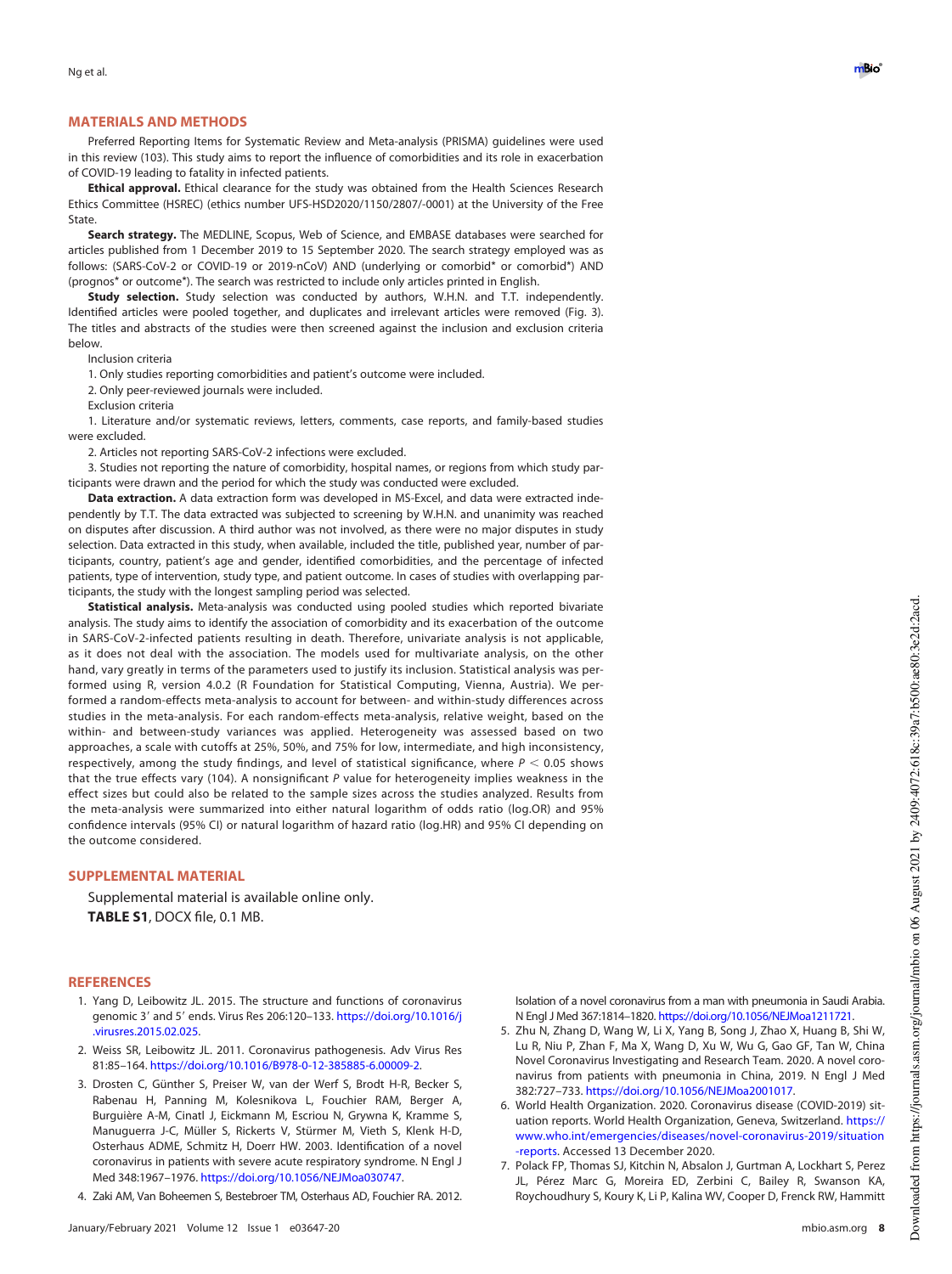LL, Türeci Ö, Nell H, Schaefer A, Ünal S, Tresnan DB, Mather S, Dormitzer PR, Sahin U, Jansen KU, Gruber WC. 2020. Safety and efficacy of the BNT162b2 mRNA Covid-19 vaccine. N Engl J Med 383:2603–2615. https://doi.org/10.1056/NEJMoa2034577.

- 8. Mahase E. 2020. Covid-19: Pfizer vaccine efficacy was 52% after first dose and 95% after second dose, paper shows. BMJ 371:m4826. https://doi .org/10.1136/bmj.m4826.
- 9. Moderna. 2020. Moderna announces primary efficacy analysis in phase 3 COVE study for its COVID-19 vaccine candidate and filing today with U.S. FDA for emergency use authorization. https://investors.modernatx.com/ news-releases/news-release-details/moderna-announces-primary-efficacy -analysis-phase-3-cove-study. Accessed 21 December 2020.
- 10. Food and Drug Administration. 2020. Moderna COVID-19 vaccine. Food and Drug Administration, Silver Spring, MD. https://www.fda.gov/emergency -preparedness-and-response/coronavirus-disease-2019-covid-19/moderna -covid-19-vaccine.
- 11. Bwire GM. 2020. Coronavirus: why men are more vulnerable to Covid-19 than women? SN Compr Clin Med https://doi.org/10.1007/s42399-020 -00341-w.
- 12. Chakravarty D, Nair SS, Hammouda N, Ratnani P, Gharib Y, Wagaskar V, Mohamed N, Lundon D, Dovey Z, Kyprianou N, Tewari AK. 2020. Sex differences in SARS-CoV-2 infection rates and the potential link to prostate cancer. Commun Biol 3:374. https://doi.org/10.1038/s42003-020-1088-9.
- 13. Mueller AL, McNamara MS, Sinclair DA. 2020. Why does COVID-19 disproportionately affect older people? Aging (Albany NY) 12:9959–9981. https://doi.org/10.18632/aging.103344.
- 14. Steinman JB, Lum FM, Ho PP-K, Kaminski N, Steinman L. 2020. Reduced development of COVID-19 in children reveals molecular checkpoints gating pathogenesis illuminating potential therapeutics. Proc Natl Acad Sci U S A 117:24620–24626. https://doi.org/10.1073/pnas.2012358117.
- 15. Yang J, Zheng Y, Gou X, Pu K, Chen Z, Guo Q, Ji R, Wang H, Wang Y, Zhou Y. 2020. Prevalence of comorbidities and its effects in patients infected with SARS-CoV-2: a systematic review and meta-analysis. Int J Infect Dis 94:91–95. https://doi.org/10.1016/j.ijid.2020.03.017.
- 16. Gold MS, Sehayek D, Gabrielli S, Zhang X, McCusker C, Ben-Shoshan M. 2020. COVID-19 and comorbidities: a systematic review and meta-analysis. Postgrad Med 132:749–755. https://doi.org/10.1080/00325481.2020 .1786964.
- 17. Khamis F, Al-Zakwani I, Al Naamani H, Al Lawati S, Pandak N, Omar MB, Al Bahrani M, Bulushi ZA, Al Khalili H, Al Salmi I, Al Ismaili R, Al Awaidy ST. 2020. Clinical characteristics and outcomes of the first 63 adult patients hospitalized with COVID-19: an experience from Oman. J Infect Public Health 13:906–913. https://doi.org/10.1016/j.jiph.2020.06.002.
- 18. Yang Q, Zhou Y, Wang X, Gao S, Xiao Y, Zhang W, Hu Y, Wang Y. 2020. Effect of hypertension on outcomes of adult inpatients with COVID-19 in Wuhan, China: a propensity score-matching analysis. Respir Res 21:172. https://doi.org/10.1186/s12931-020-01435-8.
- 19. Bhumbra S, Malin S, Kirkpatrick L, Khaitan A, John CC, Rowan CM, Enane LA. 2020. Clinical features of critical coronavirus disease 2019 in children. Pediatr Crit Care Med 21:e948–e953. https://doi.org/10.1097/ PCC.0000000000002511.
- 20. Derespina KR, Kaushik S, Plichta A, Conway EE, Jr, Bercow A, Choi J, Eisenberg R, Gillen J, Sen AI, Hennigan CM, Zerihun LM, Doymaz S, Keenaghan MA, Jarrin S, Oulds F, Gupta M, Pierre L, Grageda M, Ushay HM, Nadkarni VM, Agus MSD, Medar SS. 2020. Clinical manifestations and outcomes of critically ill children and adolescents with coronavirus disease 2019 in New York City. J Pediatr 226:55-63.e2. https://doi.org/ 10.1016/j.jpeds.2020.07.039.
- 21. Garazzino S, Montagnani C, Dona D, Meini A, Felici E, Vergine G, Bernardi S, Giacchero R, Lo Vecchio A, Marchisio P, Nicolini G, Pierantoni L, Rabbone I, Banderali G, Denina M, Venturini E, Krzysztofiak A, Badolato R, Bianchini S, Galli L, Villani A, Castelli-Gattinara G, Italian SITIP-SIP Pediatric Infection Study Group, Italian SITIP-SIP SARS-CoV-2 paediatric infection study group. 2020. Multicentre Italian study of SARS-CoV-2 infection in children and adolescents, preliminary data as at 10 April 2020. Euro Surveill 25(18):2000600. https://doi.org/10.2807/1560-7917.ES.2020.25.18.2000600.
- 22. Kim L, Whitaker M, O'Halloran A, Kambhampati A, Chai SJ, Reingold A, Armistead I, Kawasaki B, Meek J, Yousey-Hindes K, Anderson EJ, Openo KP, Weigel A, Ryan P, Monroe ML, Fox K, Kim S, Lynfield R, Bye E, Davis S, Smelser C, Barney G, Spina NL, Bennett NM, Felsen CB, Billing LM, Shiltz J, Sutton M, West N, Talbot HK, Schaffner W, Risk I, Price A, Brammer L, Fry AM, Hall AJ, Langley GE, Garg S, COVID-NET Surveillance Team. 2020. Hospitalization rates and characteristics of children aged  $\leq$ 18 years hospitalized with laboratory-confirmed COVID-19 - COVID-NET, 14 states,
- 23. Parri N, Lenge M, Buonsenso D, Coronavirus Infection in Pediatric Emergency Departments Research Group. 2020. Children with Covid-19 in pediatric emergency departments in Italy. N Engl J Med 383:187–190. https://doi.org/10.1056/NEJMc2007617.
- 24. Kirenga B, Muttamba W, Kayongo A, Nsereko C, Siddharthan T, Lusiba J, Mugenyi L, Byanyima RK, Worodria W, Nakwagala F, Nantanda R, Kimuli I, Katagira W, Bagaya BS, Nasinghe E, Aanyu-Tukamuhebwa H, Amuge B, Sekibira R, Buregyeya E, Kiwanuka N, Muwanga M, Kalungi S, Joloba ML, Kateete DP, Byarugaba B, Kamya MR, Mwebesa H, Bazeyo W. 2020. Characteristics and outcomes of admitted patients infected with SARS-CoV-2 in Uganda. BMJ Open Respir Res 7:e000646. https://doi.org/10.1136/ bmjresp-2020-000646.
- 25. Wang J, Zhang J, Tu Y, Zhou X, Huang H, Shao L, Chen L, Zhao Y, Ge M. 2020. Cancer patients in SARS-CoV-2 infection: a single-center experience from Wuhan. J Cancer 11:6243–6247. https://doi.org/10.7150/jca .47065.
- 26. Ciceri F, Castagna A, Rovere-Querini P, De Cobelli F, Ruggeri A, Galli L, Conte C, De Lorenzo R, Poli A, Ambrosio A, Signorelli C, Bossi E, Fazio M, Tresoldi C, Colombo S, Monti G, Fominskiy E, Franchini S, Spessot M, Martinenghi C, Carlucci M, Beretta L, Scandroglio AM, Clementi M, Locatelli M, Tresoldi M, Scarpellini P, Martino G, Bosi E, Dagna L, Lazzarin A, Landoni G, Zangrillo A. 2020. Early predictors of clinical outcomes of COVID-19 outbreak in Milan, Italy. Clin Immunol 217:108509. https://doi.org/10.1016/j .clim.2020.108509.
- 27. Abrishami A, Khalili N, Dalili N, Khaleghnejad TR, Farjad R, Samavat S, Neyriz Naghadehi A, Haghighatkhah H, Nafar M, Sanei-Taheri M. 2020. Clinical and radiologic characteristics of COVID-19 in patients with CKD. Iran J Kidney Dis 14:267–277.
- 28. Portoles J, Marques M, Lopez-Sanchez P, de Valdenebro M, Munez E, Serrano ML, Malo R, Garcia E, Cuervas V. 2020. Chronic kidney disease and acute kidney injury in the COVID-19 Spanish outbreak. Nephrol Dial Transplant 35:1353–1361. https://doi.org/10.1093/ndt/gfaa189.
- 29. Suleyman G, Fadel RA, Malette KM, Hammond C, Abdulla H, Entz A, Demertzis Z, Hanna Z, Failla A, Dagher C, Chaudhry Z, Vahia A, Abreu Lanfranco O, Ramesh M, Zervos MJ, Alangaden G, Miller J, Brar I. 2020. Clinical characteristics and morbidity associated with coronavirus disease 2019 in a series of patients in metropolitan Detroit. JAMA Netw Open 3: e2012270. https://doi.org/10.1001/jamanetworkopen.2020.12270.
- 30. Klang E, Kassim G, Soffer S, Freeman R, Levin MA, Reich DL. 2020. Severe obesity as an independent risk factor for COVID-19 mortality in hospitalized patients younger than 50. Obesity (Silver Spring) 28:1595–1599. https://doi.org/10.1002/oby.22913.
- 31. Docherty AB, Harrison EM, Green CA, Hardwick HE, Pius R, Norman L, Holden KA, Read JM, Dondelinger F, Carson G, Merson L, Lee J, Plotkin D, Sigfrid L, Halpin S, Jackson C, Gamble C, Horby PW, Nguyen-Van-Tam JS, Ho A, Russell CD, Dunning J, Openshaw PJ, Baillie JK, Semple MG, ISARIC4C investigators. 2020. Features of 20 133 UK patients in hospital with covid-19 using the ISARIC WHO Clinical Characterisation Protocol: prospective observational cohort study. BMJ 369:m1985. https://doi.org/10.1136/bmj .m1985.
- 32. Chachkhiani D, Soliman MY, Barua D, Isakadze M, Villemarette-Pittman NR, Devier DJ, Lovera JF. 2020. Neurological complications in a predominantly African American sample of COVID-19 predict worse outcomes during hospitalization. Clin Neurol Neurosurg 197:106173. https://doi .org/10.1016/j.clineuro.2020.106173.
- 33. Chaudhry ZS, Williams JD, Vahia A, Fadel R, Parraga AT, Prashar R, Shrivastava P, Khoury N, Pinto CJ, Williams C, Nagai S, Abouljoud M, Samaniego-Picota M, Abreu-Lanfranco O, Del Busto R, Ramesh MS, Patel A, Alangaden GJ. 2020. Clinical characteristics and outcomes of COVID-19 in solid organ transplant recipients: a case-control study. Am J Transplant 20:3051-3060. https://doi.org/10.1111/ajt.16188.
- 34. Chen L, Liu S, Tian J, Pan H, Liu Y, Hu J, Wang M, Hou X. 2020. Disease progression patterns and risk factors associated with mortality in deceased patients with COVID-19 in Hubei Province, China. Immun Inflamm Dis 8:584–594. https://doi.org/10.1002/iid3.343.
- 35. Ciardullo S, Zerbini F, Perra S, Muraca E, Cannistraci R, Lauriola M, Grosso P, Lattuada G, Ippoliti G, Mortara A, Manzoni G, Perseghin G. 2020. Impact of diabetes on COVID-19-related in-hospital mortality: a retrospective study from Northern Italy. J Endocrinol Invest https:// doi.org/10.1007/s40618-020-01382-7.
- 36. Garcia-Azorin D, Martinez-Pias E, Trigo J, Hernandez-Perez I, Valle-Penacoba G, Talavera B, Simon-Campo P, de Lera M, Chavarria-Miranda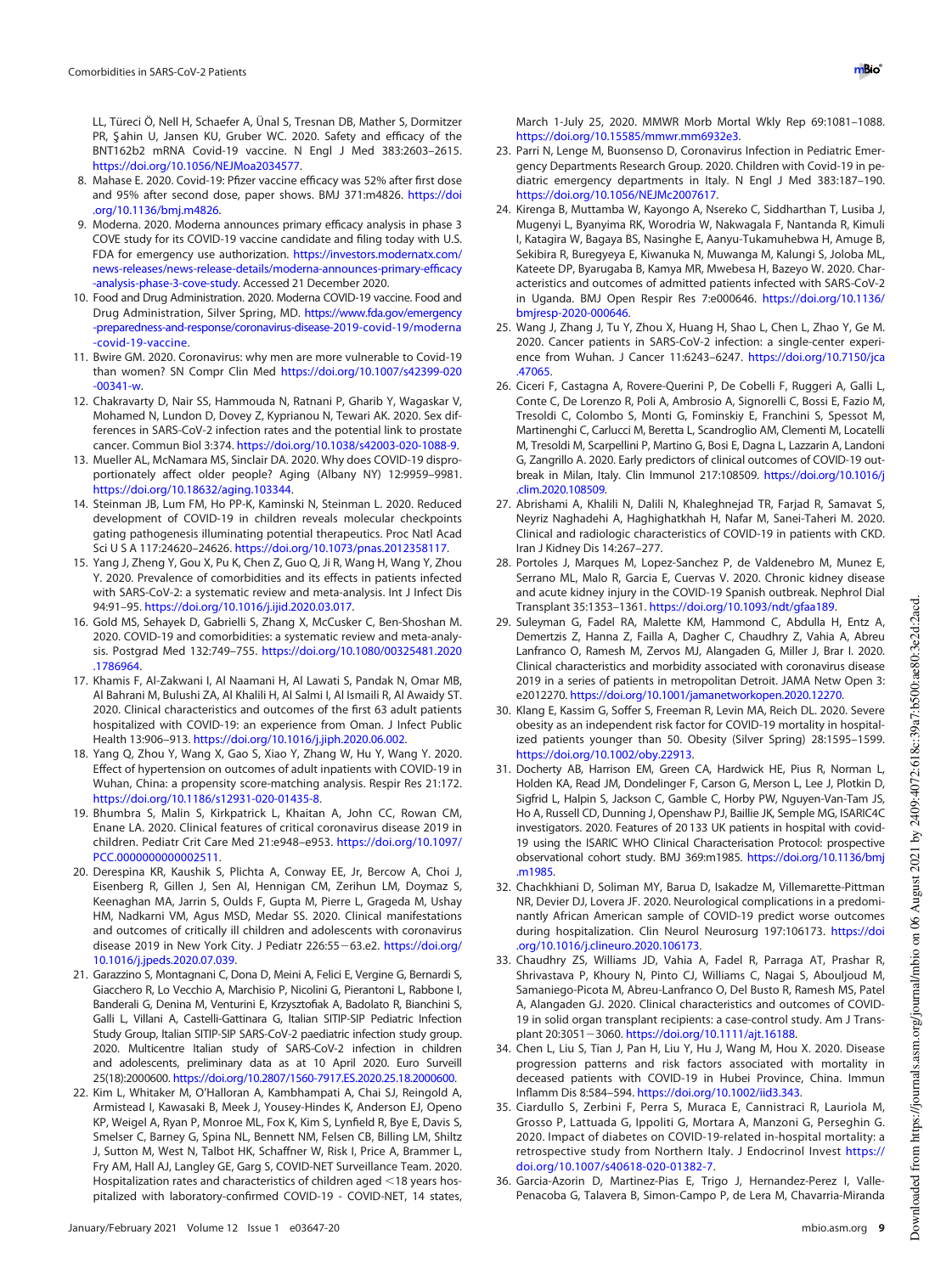A, Lopez-Sanz C, Gutierrez-Sanchez M, Martinez-Velasco E, Pedraza M, Sierra A, Gomez-Vicente B, Guerrero A, Ezpeleta D, Penarrubia MJ, Gomez-Herreras JI, Bustamante-Munguira E, Abad-Molina C, Orduna-Domingo A, Ruiz-Martin G, Jimenez-Cuenca MI, Juarros S, Del Pozo-Vegas C, Duenas-Gutierrez C, de Paula JMP, Canton-Alvarez B, Vicente JM, Arenillas JF. 2020. Neurological comorbidity is a predictor of death in Covid-19 disease: a cohort study on 576 patients. Front Neurol 11:781. https://doi.org/10.3389/fneur.2020.00781.

- 37. Giacomelli A, Ridolfo AL, Milazzo L, Oreni L, Bernacchia D, Siano M, Bonazzetti C, Covizzi A, Schiuma M, Passerini M, Piscaglia M, Coen M, Gubertini G, Rizzardini G, Cogliati C, Brambilla AM, Colombo R, Castelli A, Rech R, Riva A, Torre A, Meroni L, Rusconi S, Antinori S, Galli M. 2020. 30 day mortality in patients hospitalized with COVID-19 during the first wave of the Italian epidemic: a prospective cohort study. Pharmacol Res 158:104931. https://doi.org/10.1016/j.phrs.2020.104931.
- 38. Graham NSN, Junghans C, Downes R, Sendall C, Lai H, McKirdy A, Elliott P, Howard R, Wingfield D, Priestman M, Ciechonska M, Cameron L, Storch M, Crone MA, Freemont PS, Randell P, McLaren R, Lang N, Ladhani S, Sanderson F, Sharp DJ. 2020. SARS-CoV-2 infection, clinical features and outcome of COVID-19 in United Kingdom nursing homes. J Infect 81:411–419. https://doi.org/10.1016/j.jinf.2020.05.073.
- 39. Gutierrez Rodriguez J, Montero MJ, Jimenez MF, Guirola G-PC, Martinez RM, Gomez AL. 2020. Variables associated with mortality in a selected sample of patients older than 80 years and with some degree of functional dependence hospitalized for COVID-19 in a Geriatrics Service. Rev Esp Geriatr Gerontol 55:317-325. (In Spanish.) https://doi.org/10.1016/j .regg.2020.07.002.
- 40. He Y, Xie M, Zhao J, Liu X. 2020. Clinical characteristics and outcomes of patients with severe COVID-19 and chronic obstructive pulmonary disease (COPD). Med Sci Monit 26:e927212. https://doi.org/10.12659/MSM .927212.
- 41. Li J, Xu G, Yu H, Peng X, Luo Y, Cao C. 2020. Clinical characteristics and outcomes of 74 patients with severe or critical COVID-19. Am J Med Sci 360:229–235. https://doi.org/10.1016/j.amjms.2020.05.040.
- 42. Martos PF, Luque Del PJ, Jimenez Garcia N, Mora RE, Asencio MC, Garcia JJ, Navarro RF, Nunez RM. 2020. Comorbidity and prognostic factors on admission in a COVID-19 cohort of a general hospital. Rev Clin Esp (In Spanish.) https://doi.org/10.1016/j.rce.2020.05.017.
- 43. Nikpouraghdam M, Jalali Farahani A, Alishiri G, Heydari S, Ebrahimnia M, Samadinia H, Sepandi M, Jafari NJ, Izadi M, Qazvini A, Dorostkar R, Tat M, Shahriary A, Farnoosh G, Hosseini Zijoud SR, Taghdir M, Alimohamadi Y, Abbaszadeh S, Gouvarchin Ghaleh HE, Bagheri M. 2020. Epidemiological characteristics of coronavirus disease 2019 (COVID-19) patients in Iran: a single center study. J Clin Virol 127:104378. https://doi.org/10.1016/j.jcv .2020.104378.
- 44. Parra-Bracamonte GM, Lopez-Villalobos N, Parra-Bracamonte FE. 2020. Clinical characteristics and risk factors for mortality of patients with COVID-19 in a large data set from Mexico. Ann Epidemiol 52:93-98.e2. https://doi.org/10.1016/j.annepidem.2020.08.005.
- 45. Raad M, Dabbagh M, Gorgis S, Yan J, Chehab O, Dagher C, Jamoor K, Hussein IH, Cook B, Van Harn M, Singh G, McCord J, Parikh S. 2020. Cardiac injury patterns and inpatient outcomes among patients admitted with COVID-19. Am J Cardiol 133:154–161. https://doi.org/10.1016/j.amjcard .2020.07.040.
- 46. Salacup G, Lo KB, Gul F, Peterson E, De Joy R, Bhargav R, Pelayo J, Albano J, Azmaiparashvili Z, Benzaquen S, Patarroyo-Aponte G, Rangaswami J. 2021. Characteristics and clinical outcomes of COVID-19 patients in an underserved-inner city population: a single tertiary center cohort. J Med Virol 93:416–423. https://doi.org/10.1002/jmv.26252.
- 47. Smith AA, Fridling J, Ibhrahim D, Porter PS, Jr. 2020. Identifying patients at greatest risk of mortality due to COVID-19: a New England perspective. West J Emerg Med 21:785–789. https://doi.org/10.5811/westjem .2020.6.47957.
- 48. Soares RCM, Mattos LR, Raposo LM. 2020. Risk factors for hospitalization and mortality due to COVID-19 in Espirito Santo State, Brazil. Am J Trop Med Hyg 103:1184–1190. https://doi.org/10.4269/ajtmh.20-0483.
- 49. Sousa GJB, Garces TS, Cestari VRF, Florencio RS, Moreira TMM, Pereira MLD. 2020. Mortality and survival of COVID-19. Epidemiol Infect 148: e123. https://doi.org/10.1017/S0950268820001405.
- 50. Twigg HL, III, Khan SH, Perkins AJ, Roberts S, Sears C, Rahman O, Smith JP, Kapoor R, Farber MO, Ellender T, Carlos G, Gilroy G, Buckley J, Bosslet G, Machado R, Gao S, Khan BA. 2020. Mortality rates in a diverse cohort of mechanically ventilated patients with novel coronavirus in the

urban Midwest. Crit Care Explor 2:e0187. https://doi.org/10.1097/CCE .0000000000000187.

- 51. van Gerwen M, Alsen M, Little C, Barlow J, Genden E, Naymagon L, Tremblay D. 2021. Risk factors and outcomes of COVID-19 in New York City; a retrospective cohort study. J Med Virol 93:907–915. https://doi .org/10.1002/jmv.26337.
- 52. Vena A, Giacobbe DR, Di Biagio A, Mikulska M, Taramasso L, De Maria A, Ball L, Brunetti I, Loconte M, Patroniti NA, Robba C, Delfino E, Dentone C, Magnasco L, Nicolini L, Toscanini F, Bavastro M, Cerchiaro M, Barisione E, Giacomini M, Mora S, Baldi F, Balletto E, Berruti M, Briano F, Sepulcri C, Dettori S, Labate L, Mirabella M, Portunato F, Pincino R, Russo C, Tutino S, Pelosi P, Bassetti M, GECOVID Study Group. 2020. Clinical characteristics, management and in-hospital mortality of patients with coronavirus disease 2019 in Genoa, Italy. Clin Microbiol Infect 26:1537 - 1544. https:// doi.org/10.1016/j.cmi.2020.07.049.
- 53. Wu C, Chen X, Cai Y, Xia J, Zhou X, Xu S, Huang H, Zhang L, Zhou X, Du C, Zhang Y, Song J, Wang S, Chao Y, Yang Z, Xu J, Zhou X, Chen D, Xiong W, Xu L, Zhou F, Jiang J, Bai C, Zheng J, Song Y. 2020. Risk factors associated with acute respiratory distress syndrome and death in patients with coronavirus disease 2019 pneumonia in Wuhan, China. JAMA Intern Med 180:934–943. https://doi.org/10.1001/jamainternmed.2020.0994.
- 54. Zou L, Dai L, Zhang Y, Fu W, Gao Y, Zhang Z, Zhang Z. 2020. Clinical characteristics and risk factors for disease severity and death in patients with coronavirus disease 2019 in Wuhan, China. Front Med 7:532. https://doi .org/10.3389/fmed.2020.00532.
- 55. Bartoletti M, Giannella M, Scudeller L, Tedeschi S, Rinaldi M, Bussini L, Fornaro G, Pascale R, Pancaldi L, Pasquini Z, Trapani F, Badia L, Campoli C, Tadolini M, Attard L, Puoti M, Merli M, Mussini C, Menozzi M, Meschiari M, Codeluppi M, Barchiesi F, Cristini F, Saracino A, Licci A, Rapuano S, Tonetti T, Gaibani P, Ranieri VM, Viale P, PREDICO Study Group. 2020. Development and validation of a prediction model for severe respiratory failure in hospitalized patients with SARS-CoV-2 infection: a multicentre cohort study (PREDI-CO study). Clin Microbiol Infect https://doi.org/10 .1016/j.cmi.2020.08.003.
- 56. Choi MH, Ahn H, Ryu HS, Kim BJ, Jang J, Jung M, Kim J, Jeong SH. 2020. Clinical characteristics and disease progression in early-stage COVID-19 patients in South Korea. J Clin Med 9:1959. https://doi.org/10.3390/ jcm9061959.
- 57. Ebinger JE, Achamallah N, Ji H, Claggett BL, Sun N, Botting P, Nguyen TT, Luong E, Kim EH, Park E, Liu Y, Rosenberry R, Matusov Y, Zhao S, Pedraza I, Zaman T, Thompson M, Raedschelders K, Berg AH, Grein JD, Noble PW, Chugh SS, Bairey Merz CN, Marban E, Van Eyk JE, Solomon SD, Albert CM, Chen P, Cheng S. 2020. Pre-existing traits associated with Covid-19 illness severity. PLoS One 15:e0236240. https://doi.org/10.1371/journal .pone.0236240.
- 58. Lee JY, Hong SW, Hyun M, Park JS, Lee JH, Suh YS, Kim DH, Han SW, Cho CH, Kim HA. 2020. Epidemiological and clinical characteristics of coronavirus disease 2019 in Daegu, South Korea. Int J Infect Dis 98:462–466. https://doi.org/10.1016/j.ijid.2020.07.017.
- 59. Romagnolo A, Balestrino R, Imbalzano G, Ciccone G, Riccardini F, Artusi CA, Bozzali M, Ferrero B, Montalenti E, Montanaro E, Rizzone MG, Vaula G, Zibetti M, Lopiano L. 2020. Neurological comorbidity and severity of COVID-19. J Neurol https://doi.org/10.1007/s00415-020-10123-y.
- 60. Şenkal N, Meral R, Medetalibeyoğlu A, Konyaoğlu H, Kose M, Tukek T. 2020. Association between chronic ACE inhibitor exposure and decreased odds of severe disease in patients with COVID-19. Anatol J Cardiol 24:21–29. https://doi.org/10.14744/AnatolJCardiol.2020.57431.
- 61. Shabrawishi M, Al-Gethamy MM, Naser AY, Ghazawi MA, Alsharif GF, Obaid EF, Melebari HA, Alamri DM, Brinji AS, Al Jehani FH, Almaimani W, Ekram RA, Alkhatib KH, Alwafi H. 2020. Clinical, radiological and therapeutic characteristics of patients with COVID-19 in Saudi Arabia. PLoS One 15:e0237130. https://doi.org/10.1371/journal.pone.0237130.
- 62. Wang G, Zhang Q, Zhao X, Dong H, Wu C, Wu F, Yu B, Lv J, Zhang S, Wu G, Wu S, Wang X, Wu Y, Zhong Y. 2020. Low high-density lipoprotein level is correlated with the severity of COVID-19 patients: an observational study. Lipids Health Dis 19:204. https://doi.org/10.1186/s12944-020 -01382-9.
- 63. Aggarwal A, Shrivastava A, Kumar A, Ali A. 2020. Clinical and epidemiological features of SARS-CoV-2 patients in SARI ward of a tertiary care centre in New Delhi. J Assoc Physicians India 68:19–26.
- 64. Pablos JL, Galindo M, Carmona L, Lledo A, Retuerto M, Blanco R, Gonzalez-Gay MA, Martinez-Lopez D, Castrejon I, Alvaro-Gracia JM, Fernandez Fernandez D, Mera-Varela A, Manrique-Arija S, Mena Vazquez N, Fernandez-Nebro A, RIER Investigators Group. 2020. Clinical outcomes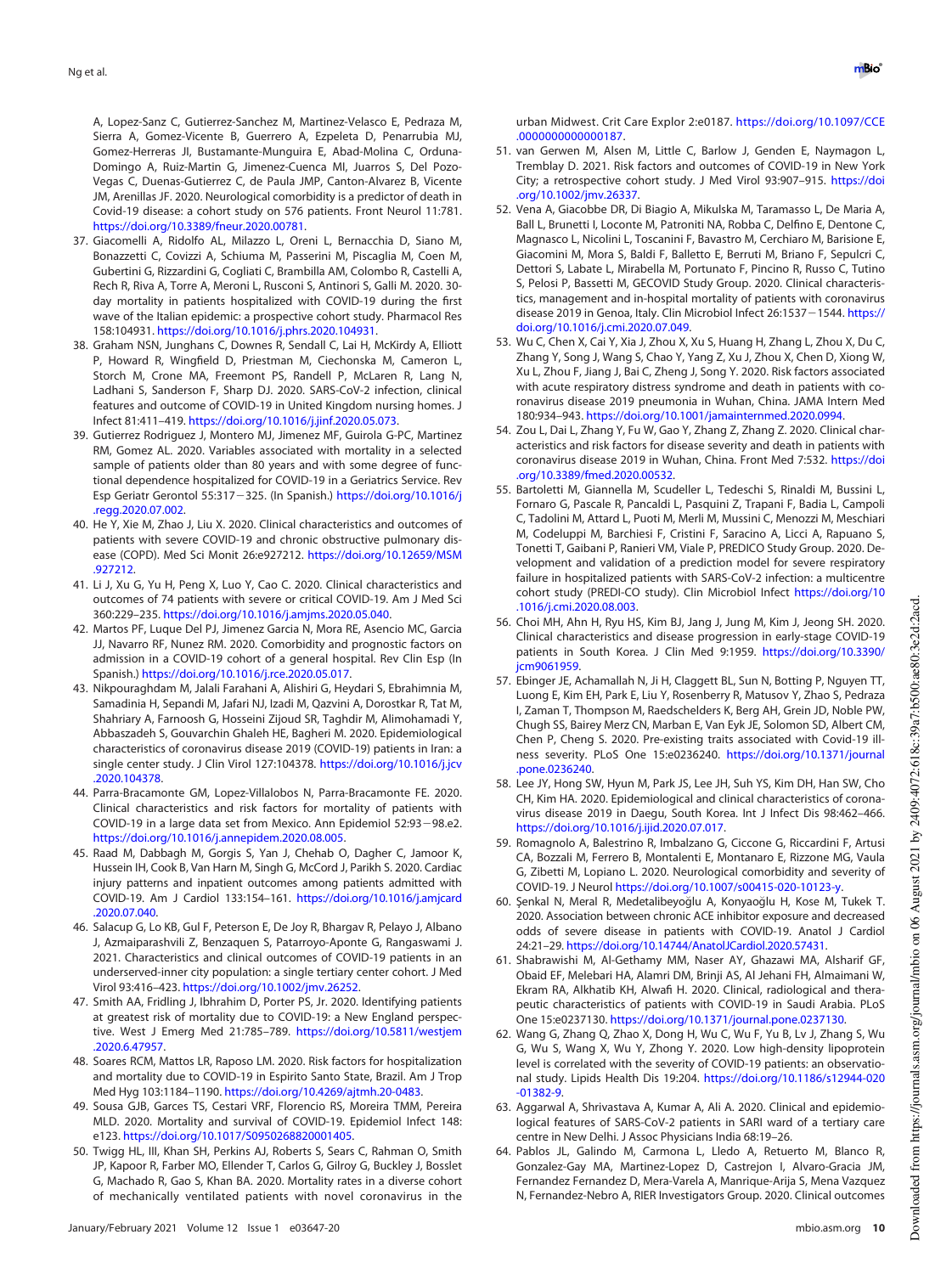of hospitalised patients with COVID-19 and chronic inflammatory and autoimmune rheumatic diseases: a multicentric matched cohort study. Ann Rheum Dis 79:1544–1549. https://doi.org/10.1136/annrheumdis -2020-218296.

- 65. Chhiba KD, Patel GB, Vu THT, Chen MM, Guo A, Kudlaty E, Mai Q, Yeh C, Muhammad LN, Harris KE, Bochner BS, Grammer LC, Greenberger PA, Kalhan R, Kuang FL, Saltoun CA, Schleimer RP, Stevens WW, Peters AT. 2020. Prevalence and characterization of asthma in hospitalized and nonhospitalized patients with COVID-19. J Allergy Clin Immunol 146:307–314 e4. https://doi.org/10.1016/j.jaci.2020.06.010.
- 66. Freites Nunez DD, Leon L, Mucientes A, Rodriguez-Rodriguez L, Font Urgelles J, Madrid Garcia A, Colomer JI, Jover JA, Fernandez-Gutierrez B, Abasolo L. 2020. Risk factors for hospital admissions related to COVID-19 in patients with autoimmune inflammatory rheumatic diseases. Ann Rheum Dis 79:1393–1399. https://doi.org/10.1136/annrheumdis-2020-217984.
- 67. Giorgi Rossi P, Marino M, Formisano D, Venturelli F, Vicentini M, Grilli R, Reggio Emilia COVID-19 Working Group. 2020. Characteristics and outcomes of a cohort of COVID-19 patients in the Province of Reggio Emilia, Italy. PLoS One 15:e0238281. https://doi.org/10.1371/journal.pone.0238281.
- 68. Killerby ME, Link-Gelles R, Haight SC, Schrodt CA, England L, Gomes DJ, Shamout M, Pettrone K, O'Laughlin K, Kimball A, Blau EF, Burnett E, Ladva CN, Szablewski CM, Tobin-D'Angelo M, Oosmanally N, Drenzek C, Murphy DJ, Blum JM, Hollberg J, Lefkove B, Brown FW, Shimabukuro T, Midgley CM, Tate JE, CDC COVID-19 Response Clinical Team. 2020. Characteristics associated with hospitalization among patients with COVID-19 - metropolitan Atlanta, Georgia, March-April 2020. MMWR Morb Mortal Wkly Rep 69:790–794. https://doi.org/10.15585/mmwr.mm6925e1.
- 69. Sun L, Shen L, Fan J, Gu F, Hu M, An Y, Zhou Q, Fan H, Bi J. 2020. Clinical features of patients with coronavirus disease 2019 from a designated hospital in Beijing, China. J Med Virol 92:2055–2066. https://doi.org/10 .1002/jmv.25966.
- 70. Wu Y, Hou B, Liu J, Chen Y, Zhong P. 2020. Risk factors associated with long-term hospitalization in patients with COVID-19: a single-centered, retrospective study. Front Med 7:315. https://doi.org/10.3389/fmed.2020 .00315.
- 71. Chen N, Zhou M, Dong X, Qu J, Gong F, Han Y, Qiu Y, Wang J, Liu Y, Wei Y, Xia J, Yu T, Zhang X, Zhang L. 2020. Epidemiological and clinical characteristics of 99 cases of 2019 novel coronavirus pneumonia in Wuhan, China: a descriptive study. Lancet 395:507–513. https://doi.org/10.1016/ S0140-6736(20)30211-7.
- 72. Huang C, Wang Y, Li X, Ren L, Zhao J, Hu Y, Zhang L, Fan G, Xu J, Gu X, Cheng Z, Yu T, Xia J, Wei Y, Wu W, Xie X, Yin W, Li H, Liu M, Xiao Y, Gao H, Guo L, Xie J, Wang G, Jiang R, Gao Z, Jin Q, Wang J, Cao B. 2020. Clinical features of patients infected with 2019 novel coronavirus in Wuhan, China. Lancet 395:497–506. https://doi.org/10.1016/S0140-6736(20)30183-5.
- 73. Tabata S, Imai K, Kawano S, Ikeda M, Kodama T, Miyoshi K, Obinata H, Mimura S, Kodera T, Kitagaki M, Sato M, Suzuki S, Ito T, Uwabe Y, Tamura K. 2020. Clinical characteristics of COVID-19 in 104 people with SARS-CoV-2 infection on the Diamond Princess cruise ship: a retrospective analysis. Lancet Infect Dis 20:1043–1050. https://doi.org/10.1016/S1473 -3099(20)30482-5.
- 74. Klok FA, Kruip M, van der Meer NJM, Arbous MS, Gommers D, Kant KM, Kaptein FHJ, van Paassen J, Stals MAM, Huisman MV, Endeman H. 2020. Confirmation of the high cumulative incidence of thrombotic complications in critically ill ICU patients with COVID-19: an updated analysis. Thromb Res 191:148–150. https://doi.org/10.1016/j.thromres.2020.04.041.
- 75. Ranucci M, Ballotta A, Di Dedda U, Bayshnikova E, Dei Poli M, Resta M, Falco M, Albano G, Menicanti L. 2020. The procoagulant pattern of patients with COVID-19 acute respiratory distress syndrome. J Thromb Haemost 18:1747–1751. https://doi.org/10.1111/jth.14854.
- 76. Peng Y-H, Lin Y-S, Chen C-H, Tsai K-Y, Hung Y-C, Chen H-J, Liao W-C, Ho W-C. 2020. Type 1 diabetes is associated with an increased risk of venous thromboembolism: a retrospective population-based cohort study. PLoS One 15:e0226997. https://doi.org/10.1371/journal.pone.0226997.
- 77. Mi Y, Yan S, Lu Y, Liang Y, Li C. 2016. Venous thromboembolism has the same risk factors as atherosclerosis: a PRISMA-compliant systemic review and meta-analysis. Medicine 95:e4495. https://doi.org/10.1097/ MD.0000000000004495.
- 78. Shang J, Ye G, Shi K, Wan Y, Luo C, Aihara H, Geng Q, Auerbach A, Li F. 2020. Structural basis of receptor recognition by SARS-CoV-2. Nature 581:221–224. https://doi.org/10.1038/s41586-020-2179-y.
- 79. Wan Y, Shang J, Graham R, Baric RS, Li F. 2020. Receptor recognition by the novel coronavirus from Wuhan: an analysis based on decade-long

structural studies of SARS coronavirus. J Virol 94:e00127-20. https://doi .org/10.1128/JVI.00127-20.

- 80. Zhang W, Xu YZ, Liu B, Wu R, Yang YY, Xiao XQ, Zhang X. 2014. Pioglitazone upregulates angiotensin converting enzyme 2 expression in insulinsensitive tissues in rats with high-fat diet-induced nonalcoholic steatohepatitis. ScientificWorldJournal 2014:603409. https://doi.org/10.1155/2014/ 603409.
- 81. Li XC, Zhang J, Zhuo JL. 2017. The vasoprotective axes of the renin-angiotensin system: physiological relevance and therapeutic implications in cardiovascular, hypertensive and kidney diseases. Pharmacol Res 125:21–38. https://doi.org/10.1016/j.phrs.2017.06.005.
- 82. Lan J, Ge J, Yu J, Shan S, Zhou H, Fan S, Zhang Q, Shi X, Wang Q, Zhang L, Wang X. 2020. Structure of the SARS-CoV-2 spike receptor-binding domain bound to the ACE2 receptor. Nature 581:215–220. https://doi.org/ 10.1038/s41586-020-2180-5.
- 83. Mehra MR, Desai SS, Kuy S, Henry TD, Patel AN. 2020. Cardiovascular disease, drug therapy, and mortality in Covid-19. N Engl J Med 382:e102. https://doi.org/10.1056/NEJMoa2007621.
- 84. Zhang P, Zhu L, Cai J, Lei F, Qin J-J, Xie J, Liu Y-M, Zhao Y-C, Huang X, Lin L, Xia M, Chen M-M, Cheng X, Zhang X, Guo D, Peng Y, Ji Y-X, Chen J, She Z-G, Wang Y, Xu Q, Tan R, Wang H, Lin J, Luo P, Fu S, Cai H, Ye P, Xiao B, Mao W, Liu L, Yan Y, Liu M, Chen M, Zhang X-J, Wang X, Touyz RM, Xia J, Zhang B-H, Huang X, Yuan Y, Loomba R, Liu PP, Li H. 2020. Association of inpatient use of angiotensin-converting enzyme inhibitors and angiotensin II receptor blockers with mortality among patients with hypertension hospitalized with COVID-19. Circ Res 126:1671-1681. https://doi .org/10.1161/CIRCRESAHA.120.317134.
- 85. Sun X, Wang T, Cai D, Hu Z, Chen J, Liao H, Zhi L, Wei H, Zhang Z, Qiu Y, Wang J, Wang A. 2020. Cytokine storm intervention in the early stages of COVID-19 pneumonia. Cytokine Growth Factor Rev 53:38–42. https://doi .org/10.1016/j.cytogfr.2020.04.002.
- 86. Libby P. 2007. Inflammatory mechanisms: the molecular basis of inflammation and disease. Nutr Rev 65:S140–S146. https://doi.org/10.1111/j .1753-4887.2007.tb00352.x.
- 87. Dooley KE, Chaisson RE. 2009. Tuberculosis and diabetes mellitus: convergence of two epidemics. Lancet Infect Dis 9:737-746. https://doi.org/ 10.1016/S1473-3099(09)70282-8.
- 88. Orlicka K, Barnes E, Culver EL. 2013. Prevention of infection caused by immunosuppressive drugs in gastroenterology. Ther Adv Chronic Dis 4:167–185. https://doi.org/10.1177/2040622313485275.
- 89. Martinez J, Johnson CD, Sanchez-Paya J, de Madaria E, Robles-Diaz G, Perez-Mateo M. 2006. Obesity is a definitive risk factor of severity and mortality in acute pancreatitis: an updated meta-analysis. Pancreatology 6:206–209. https://doi.org/10.1159/000092104.
- 90. Al Mofleh IA. 2008. Severe acute pancreatitis: pathogenetic aspects and prognostic factors. World J Gastroenterol 14:675–684. https://doi.org/10 .3748/wjg.14.675.
- 91. Pi-Sunyer X. 2009. The medical risks of obesity. Postgrad Med 121:21–33. https://doi.org/10.3810/pgm.2009.11.2074.
- 92. Yan LL, Daviglus ML, Liu K, Stamler J, Wang R, Pirzada A, Garside DB, Dyer AR, Van Horn L, Liao Y, Fries JF, Greenland P. 2006. Midlife body mass index and hospitalization and mortality in older age. JAMA 295:190–198. https://doi.org/10.1001/jama.295.2.190.
- 93. Al-Benna S. 2020. Association of high level gene expression of ACE2 in adipose tissue with mortality of COVID-19 infection in obese patients. Obes Med 19:100283. https://doi.org/10.1016/j.obmed.2020.100283.
- 94. Krause M, Gerchman F, Friedman R. 2020. Coronavirus infection (SARS-CoV-2) in obesity and diabetes comorbidities: is heat shock response determinant for the disease complications? Diabetol Metab Syndr 12:63. https://doi.org/10.1186/s13098-020-00572-w.
- 95. Lockhart SM, O'Rahilly S. 2020. When two pandemics meet: why is obesity associated with increased COVID-19 mortality? Med (N Y) 1:33–42. https://doi.org/10.1016/j.medj.2020.06.005.
- 96. Sattar N, McInnes IB, McMurray JJV. 2020. Obesity is a risk factor for severe COVID-19 infection: multiple potential mechanisms. Circulation 142:4–6. https://doi.org/10.1161/CIRCULATIONAHA.120.047659.
- 97. Ryan PM, Caplice NM. 2020. Is adipose tissue a reservoir for viral spread, immune activation, and cytokine amplification in coronavirus disease 2019? Obesity (Silver Spring) 28:1191–1194. https://doi.org/10.1002/oby .22843.
- 98. Ryan DH, Ravussin E, Heymsfield S. 2020. COVID 19 and the patient with obesity - the editors speak out. Obesity (Silver Spring) 28:847. https://doi .org/10.1002/oby.22808.
- 99. Baena-Díez JM, Peñafiel J, Subirana I, Ramos R, Elosua R, Marín-Ibañez A,